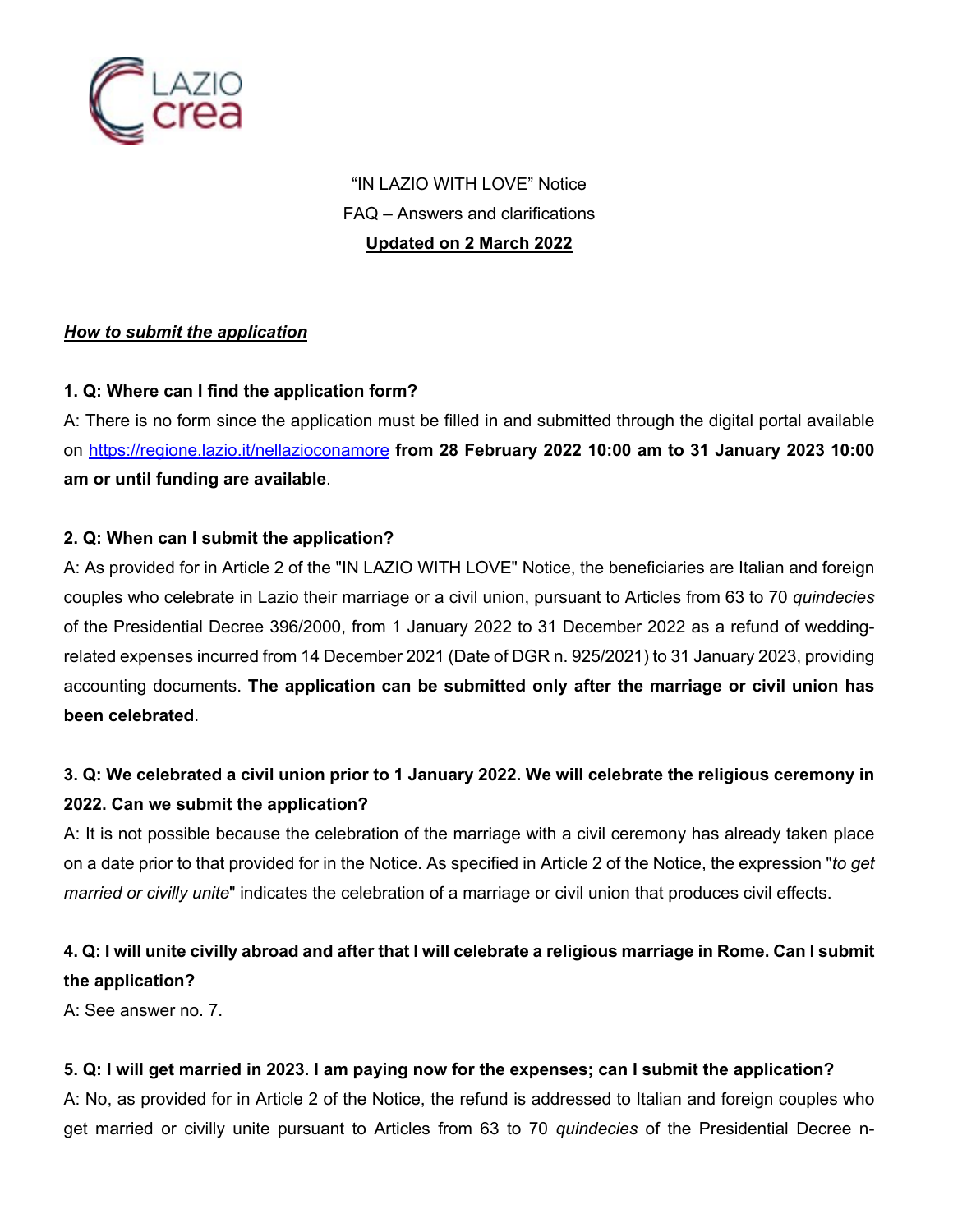

396/2000 in Lazio from 1 January 2022 to 31 December 2022.

# **6. Q: We will unite civilly in a municipality of Lazio and after that we will celebrate a religious marriage outside the region. Can we send our application for all the suppliers that we will hire within the region for the civil union?**

A: Yes, the important thing is that the celebration of the marriage takes place in a municipality of Lazio before the submission of the application.

## **7. Q: I am getting married in a municipality outside the Lazio region, but the expenses for the marriage were made in Lazio. Can I still submit the application?**

A: No, the celebration must have been carried out in one of the municipalities of Lazio.

## **8. Q: 1- Can I send the application via e-mail (if so, to which e-mail address) or shall I go to an information desk? 2- Do we have to attach both spouses' ID?**

A1: As required by Article 4 of the Notice, the application must be filled in and submitted through the digital portal available on the website https://regione.lazio.it/nellazioconamore from 28 February 2022 10:00 am to 31 January 2023 10:00 am or until funding are available.

A2: No, as required by Article 4, paragraph 5, letter b of the Notice, **the applicant** must attach "a valid scanned ID signed at the bottom if the signature on the document is not legible (also in case of digital signature)".

### **9. Q: As to the expense documents to be attached, do I have to attach the invoices later?**

A: No. In addition to the signed application form and the ID, a maximum of **5 PDF files, one for each expense,** has to be uploaded to the platform. For each expense, documents must be submitted on the platform in a single pdf file, respecting the file size allowed by the platform (see Article 4, paragraph 6 of the Notice).

## **10. Q: In addition to the expense documents (invoices/receipts), do I have to upload other documents together with the application?**

**How do we show that we are a couple who will actually marry in the period of time covered by the Notice?**

A: As required by Article 4 of the Notice, the applicant must upload the following documents to the platform in addition to the expense documents (see FAQ no. 9):

a. System-generated application including the declaration.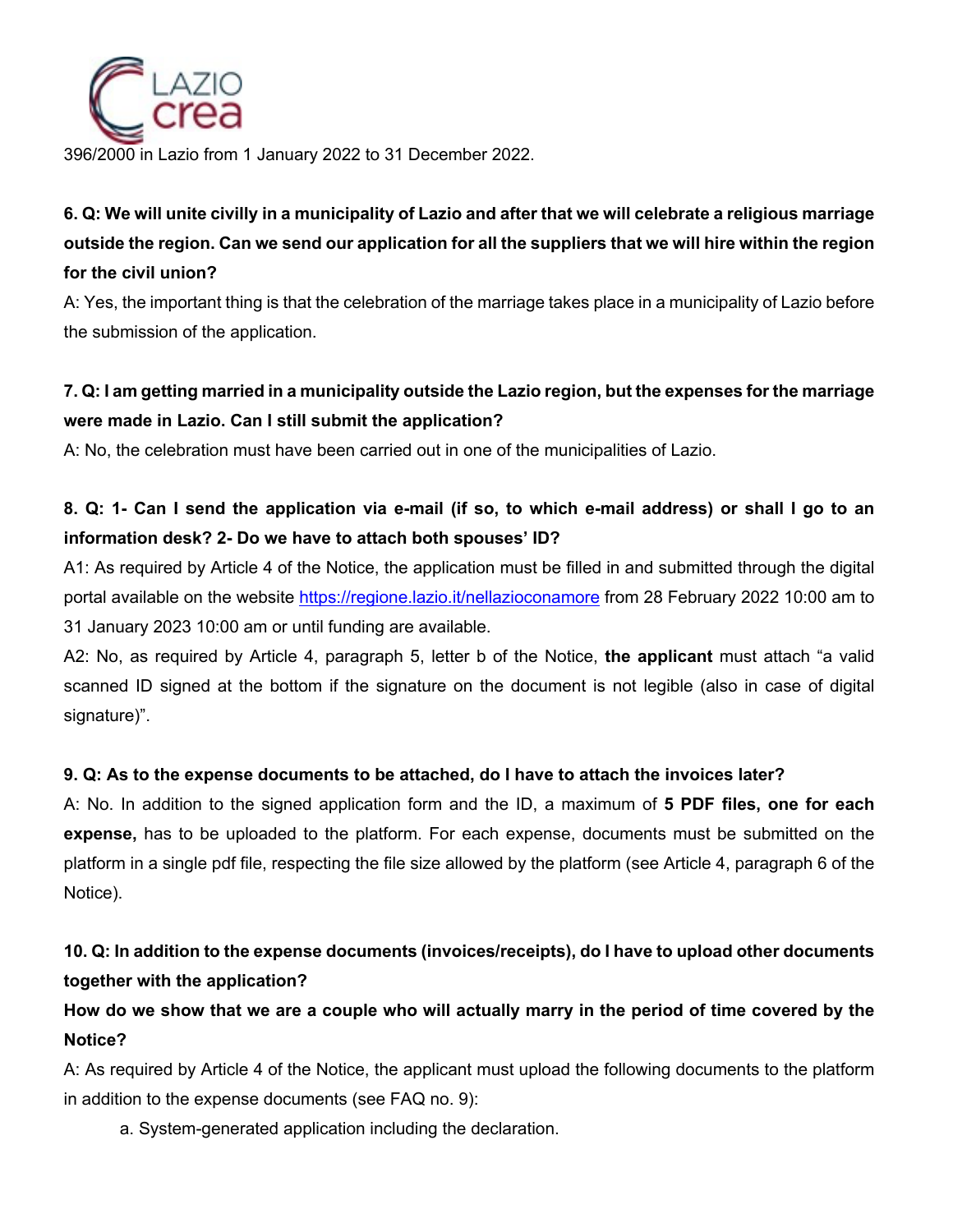

b. Valid ID scan signed at the bottom if the signature on the document is not legible (also in case of digital signature).

The application can be submitted only after the celebration of the marriage or civil union has taken place (see answer no. 2). As required by Article 4 paragraph 12 of the Notice, the application is made as a selfdeclaration pursuant to Articles 46 and 47 of the Presidential Decree n. 445/2000. LAZIOcrea S.p.A. and the Regional Directorate for Economic Development, Productive Activities and Research have the right to carry out random checks on the truthfulness of the declarations made in the application. Therefore, at the time of submitting the application, you shall fill in the above declaration, knowing that if checks occur, you will have to provide such documents as a proof.

## **11. Q: We will celebrate our wedding in September 2022, in the meantime can we apply for the funding? Or can we apply only after we have celebrated our civil union at the Municipality?**

A: It is not possible to apply for the funding before the celebration of the marriage/civil union takes place (see answer no. 2).

**12. Q: Is it possible to apply for the funding for a civil union of same-sex couples?** A. Yes.

### **13. Q: Can I apply for the funding if I get married with the symbolic rite in Lazio?**

A. No (see answer no. 2). Furthermore, this type of ritual has no legal validity.

### **14. Q: Can I apply for the funding if I have already made marriage banns?**

A. No (see answer no. 2). Marriage banns, in fact, are a phase of the marriage preceding its celebration. Therefore, it is not possible to apply and then receive the funding if you have only made marriage banns.

### **15. Q: Can I apply for the funding in case of religious marriage within the Church?**

A. Yes, it is possible as long as it meets the following definition: religious marriage is a religious rite to which the State then associates the same effects produced by a civil marriage as long as this rite is transcribed in the civil status registers.

## **16: Q: Can I apply for the funding if the promise of marriage has already been recorded in the civil registry of the Municipality?**

A. No (see answer no. 2). The record of the promise of marriage in the civil registry of the Municipality is a phase of the marriage which therefore precedes its celebration. This step does not force the parties to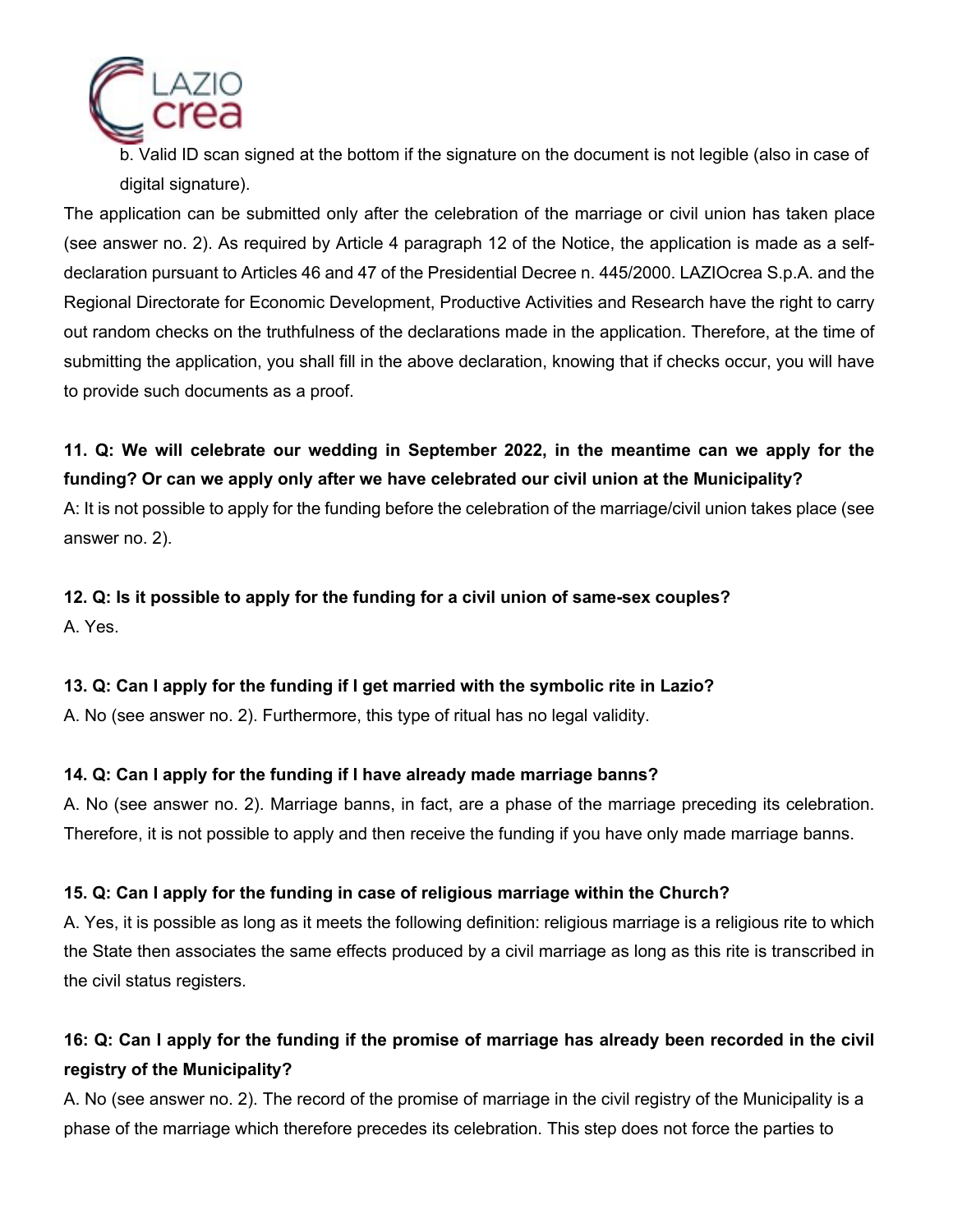

marry, so there is no bond other than a moral one.

## **17. Q: Are there income restrictions in order to apply for the funding? Do I have to submit my ISEE certificate?**

A. No, there are no income restrictions.

### **18. Q: Can I apply if I am getting married for the second time?**

A. Yes.

### **19. Q: Can I apply through a CAF – Tax Assistance Centre?**

A. Yes.

### *Certified E-mail - P.E.C.*

### **20. Q: Is it necessary to have a certified e-mail account (***P.E.C. e-mail***) to apply for the funding?**

A: The application must not be submitted via certified e-mail, as required by Article 4, paragraph 3 lett. a) of the Notice. However, you must add in the application a certified e-mail account. As provided for in Article 8 of the Notice, all communication, required by the administrative procedure, should be notified to the certified e-mail indicated by the applicant at the time of the request or at a different address later formally communicated by the same.

## **21. Q: If I do not have a certified e-mail account, can I provide the certified e-mail of the other member of the couple or of a trusted person?**

A. Yes, it being understood that, as provided for in question no. 20, all communication required by the administrative procedure are validly made to the certified e-mail submitted by the applicant, who therefore has the duty to check the certified e-mail.

### *Contact procedure for clarification*

### **22. Q: Is there a telephone number I can contact for clarifications?**

A. As provided for in Article 4, paragraph 12 of the Notice for any problems in the application upload, you can send an e-mail to **asstecnellazioconamore@laziocrea.it**; clarifications regarding the content of the Notice can be forwarded to the e-mail address **chiarimentinellazioconamore@laziocrea.it**.

It is always advisable to also include a telephone number to ensure a timely response in case of technical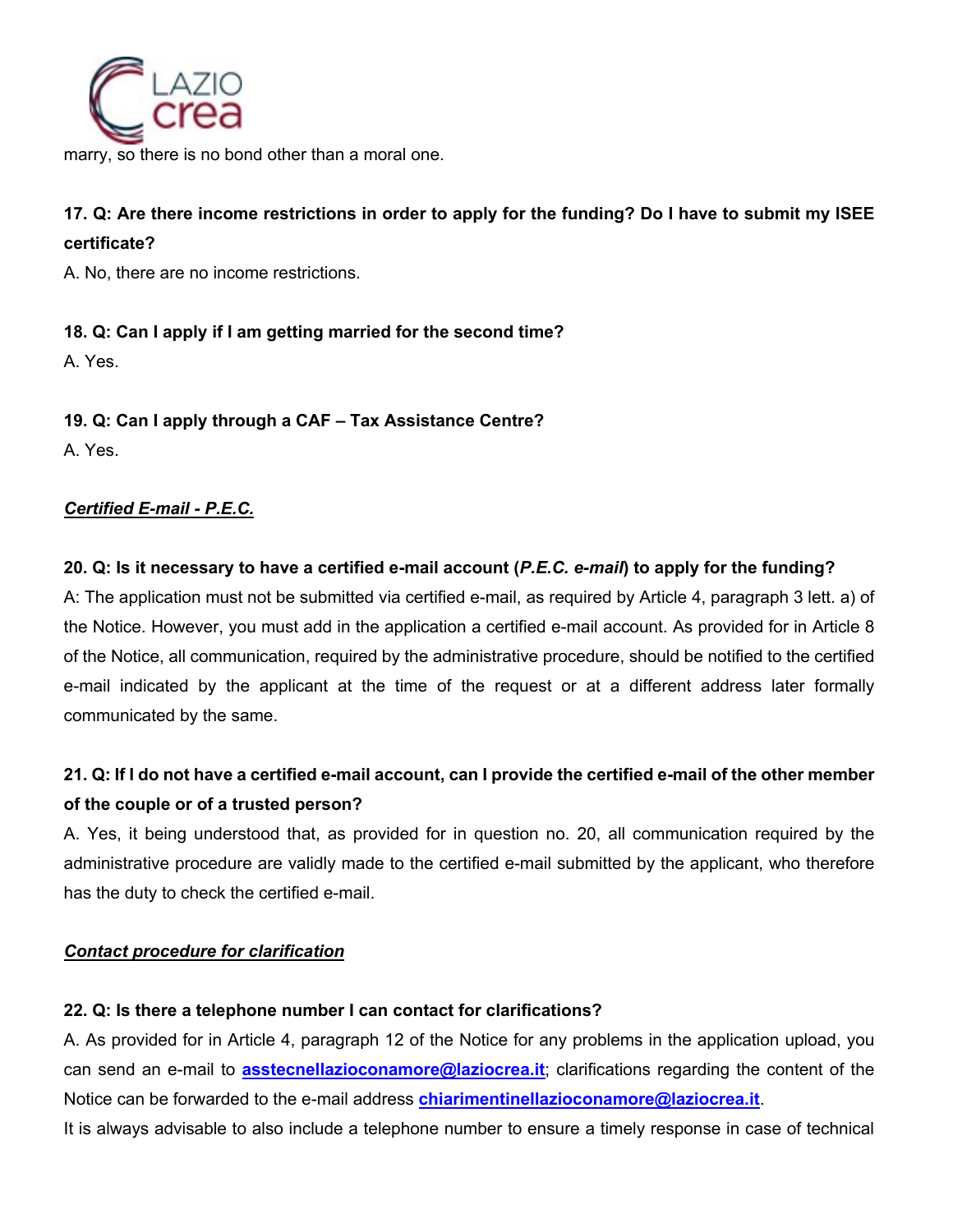

malfunction of the platform during the filling in and sending of the application. The answers to the frequently asked questions will be published on the page of the Regione Lazio website, **https://regione.lazio.it/nellazioconamore.**

#### *Application submitted by foreigners*

## **23. Q: Can Italian couples (with Italian citizenship but resident abroad) - who get married in Lazio in the period specified in the Notice - benefit from this funding?**

A: Yes, as provided for by Article 2 of the Notice.

### *Payment of the funding*

### **24. Q: When will I receive the bank transfer?**

A: Once completed the checks concerning the declarations made pursuant to the D.P.R. n. 445/2000, with the procedures set out in Article 6 of the Notice, LAZIOcrea will send the lists of admissible and inadmissible applications to the Regional Directorate for Economic Development, Productive Activities and Research for the adoption of the directorial determination aimed at granting the grants themselves or the declaration of inadmissibility. The directorial determination will be published on the Regione Lazio website https://regione.lazio.it/nellazioconamore and in the Transparent Administration sections of both Regione Lazio and LAZIOcrea S.p.A. as well as on B.U.R.L (Regional Official Bulletin). The publication in the BURL is valid as notification to all interested parties. Subsequently, LAZIOcrea will distribute the funding (Article 5 of the Notice).

## **25. Q: Is it possible to enter a different IBAN from the one used for the payments, when filling in the application to get the funding?**

A: Yes, the important thing is that it is in the name of the applicant for the funding, the other member of the couple or jointly owned.

### **26. Q: Is the funding paid with a single solution through a single bank transfer?**

A: Yes.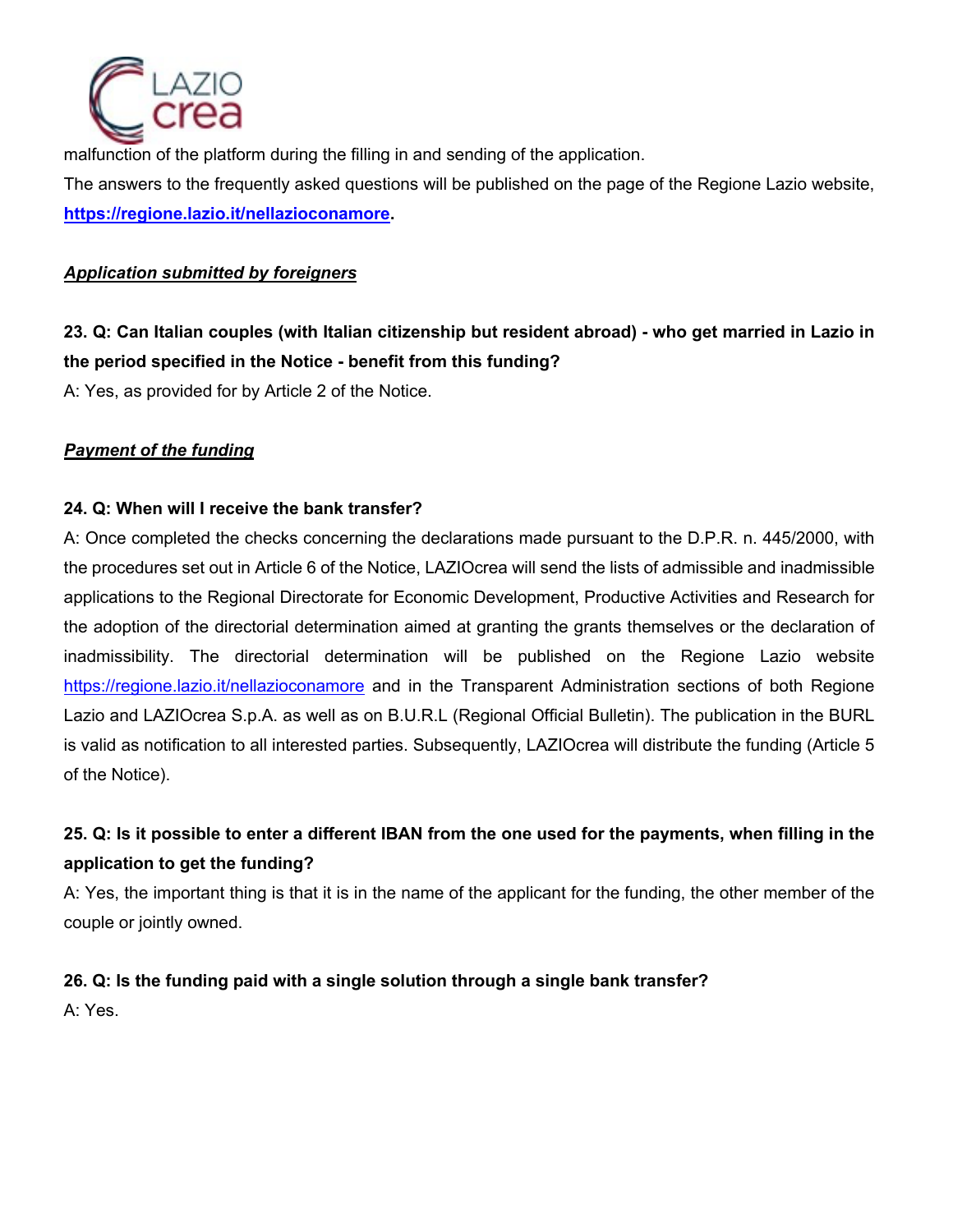

# **27. Q: In order to upload the documents, do I have to upload an invoice and a receipt? Or is it fine to attach a receipt for a musical performance contract also with a bank transfer? Can it be two invoices from the same supplier?**

A1: In order to get the funding, mere contractual documentation is not suitable. As provided for in Article 3 of the Notice, every purchase, under penalty of inadmissibility, must, among other things, comply with the tax legislation, effectively incurred, and appropriately documented through invoices, receipts or accounting documents which show the type of expense, its relevance with the celebration or the civil union, as well as the period in which the expense was incurred (which must be between 14 December 2021 and 31 January 2023).

Two invoices from the same supplier can also be submitted, without prejudice to the provisions of art. 4 Of the Notice.

## **28. Q: Is a receipt for the purchase of a wedding dress atelier eligible, where the purchase is generically indicated as "clothing", without any reference to marriage?**

A: As provided for in Article 3, paragraph 5 of the Notice, every purchase must be related to wedding services or products for which the funding is granted.

# **29. Q: Since online purchases are not eligible, I guess the wedding trip can only be booked with a travel agency. Does the trip have to be in Lazio? Or does the destination have nothing to do with it? Can I book online and submit the hotel invoice?**

A: As required by Article 3, paragraph 3 of the Notice, the expenses must be made in Lazio and this condition must be documented by providing the payment receipts. Online purchases are NOT eligible.

The honeymoon cost is eligible only if the trip is booked through a Lazio-based travel agency, for a refund up to 700 $\epsilon$ ; the destination of the trip is not relevant. The hotel receipt is accepted only if the hotel is located in the Lazio region.

## **30. Q: In the event of a municipal venue for the celebration, is the tax paid to the municipality through PagoPA eligible?**

A1: No, the initiative is aimed at reviving the wedding industry.

**31. Q: As for the rental of the location, the Notice defines it as a reimbursable expense, but I would like to know if, for example, the cost is of 2,500 €, the maximum amount refundable amount would**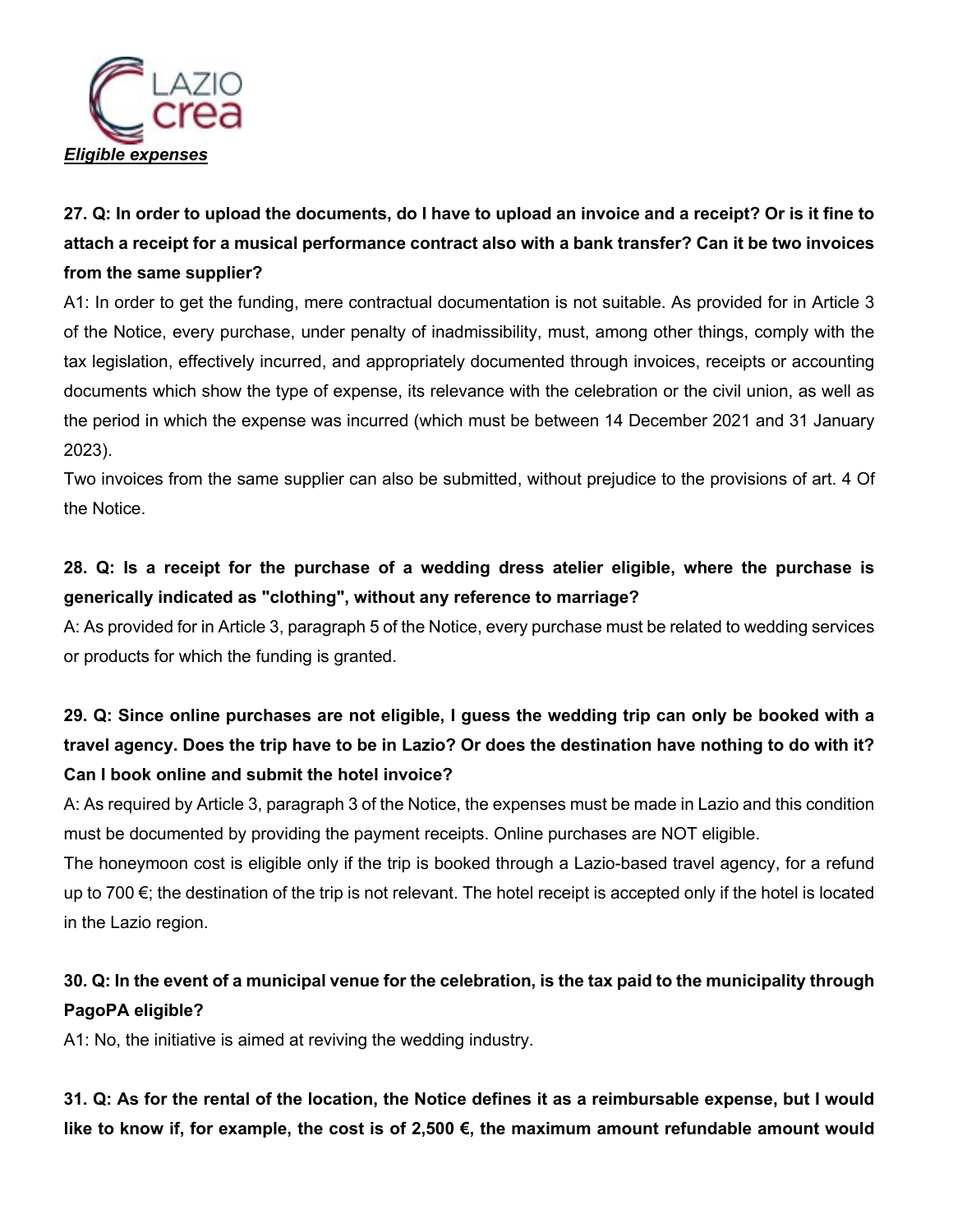

**still be 2,000 €?**

A: As provided for in Article 1, paragraph 6 of the Notice, the funding allocates a maximum amount of 2,000 € for each eligible couple. If the eligible documented expenses are higher than 2,000 €, the refund will cover up to 2,000 €.

## **32 Q: Payment by Paypal, with regular invoice from the supplier, is eligible for the expenses incurred?**

A: Yes, it is eligible. You will need to attach the credit card statement, provided that **online purchases are not eligible** and that any eligible purchase must be made with traceable systems (bank transfer or electronic payment) as required by Article 3.

## **33. Q. We have not kept the copy of the POS receipt and the store reports that no further copies can be obtained. The credit card statement showing the payment may be sufficient?**

A: Yes, it is enough, provided that a suitable expense document is submitted. As provided for in Article 3 of the Notice, each expense must be certified through a payment document (bank transfer, POS receipt) with an amount identical to that of the expense document (invoice, receipt). In the event of a discrepancy between the amount of the expense document and that of the payment document, the lower amount is admissible.

### **34. Q: Must the receipts submitted as an expense document have particular descriptions?**

A: As provided for in Article 3, paragraph 5 of the Notice, every purchase must be related to the activities for which the funding is allocated.

## **35. Q: Do the expense documents have to be made out exclusively to the applicant (PEC holder) or can they be made out in the name of the person with whom one is getting married?**

A: The expense documents can be in the name of both the applicant and the other member of the couple, also because the other member of the couple cannot submit an independent application.

## **36. Q: Do the invoices have to be related to expenses incurred after the date of the wedding or also in its preparatory phase, with bank transfers before the date of the wedding?**

A: Notwithstanding the fact that it is possible to submit the application only after the celebration of the marriage/civil union, as provided for in Article 2 of the Notice, **wedding-related expenses incurred from** 

**14 December 2021 to 31 January 2023** are reimbursable, as shown in the accounting documents.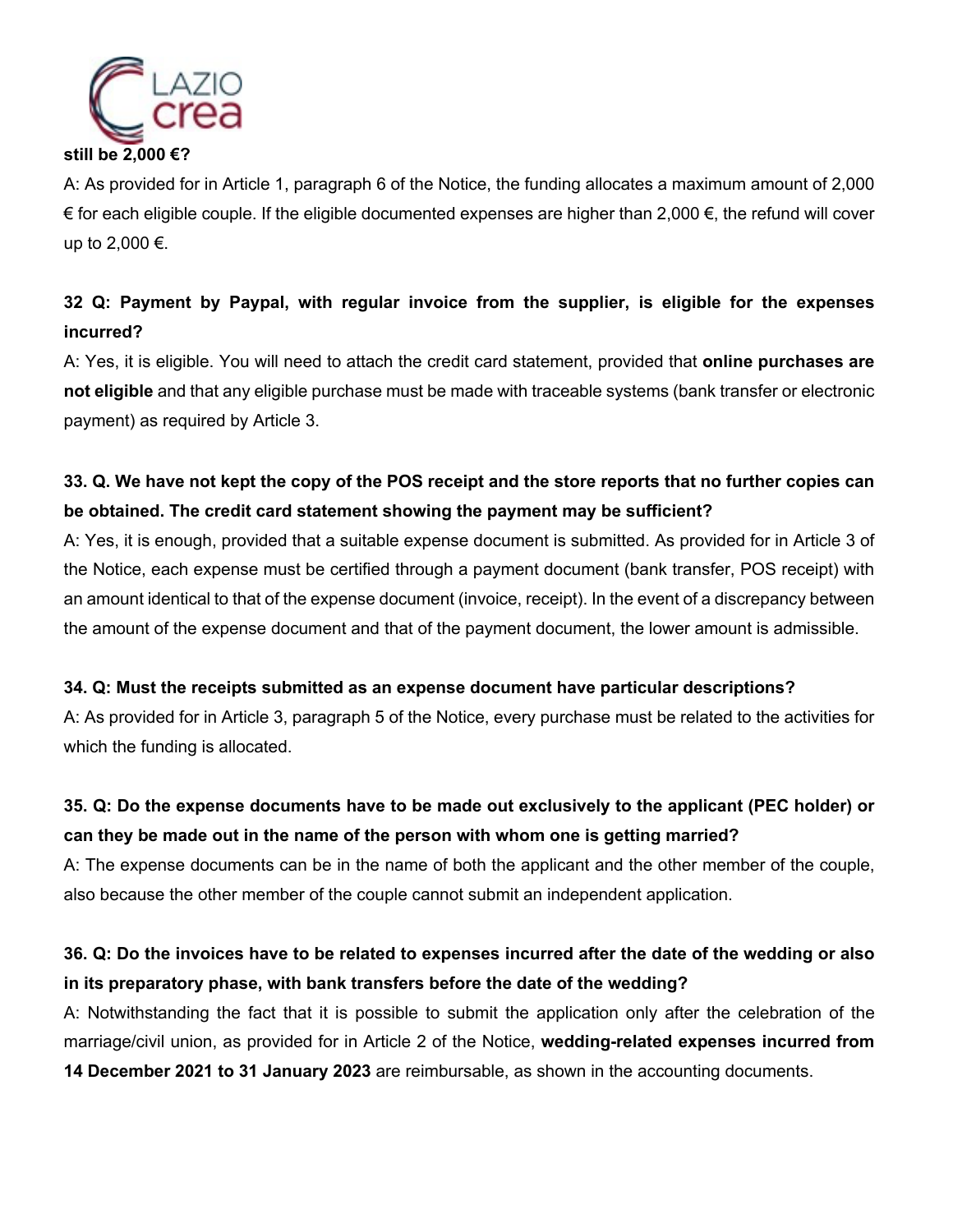

**37. Q: 1. How do I apply for the funding if the location provides both catering and location rental in an all-inclusive service given that among the expense items, I see catering and rent as separate items (of which catering for a maximum of 700 €)? 2. Is it necessary that the requesting spouse and the person making the payment match?** 

A1: In Article 3 of the Notice, the items are distinct, one expense item relates to the restaurant and catering (with a maximum of 700 €), the other item relates to the location rental. Within the expense document, the two items must be separate and distinguishable.

A2: The expense incurred can also be paid by the other member of the couple.

### **38. Q: Are invoices made out to one of the spouses who have a VAT number allowed?**

A: Yes, they are allowed.

## **39. Q: Is the funding also allocated in case of wedding dress rental? It is possible to submit the application in the case of invoices for down payments only?**

A: No, as required by Article 3, paragraph 1, letter c) of the Notice, the purchase of ceremony dress and accessories (groom or bride) is refundable. Without prejudice to the fact that the application can only be submitted only after the celebration of the marriage/civil union and that, net of any procedural assistance, it is no longer possible to integrate it. Advances are allowed if they meet and comply with the provisions from Article 3 of the Notice.

## **40 Q: For example, to buy the groom's suit, I gave several down payments. For example, the dress costs 1,000 € but I first gave a deposit of 300 € then another deposit of 300 € and finally paid everything with 400 € all with card payment. How is it calculated? Three receipts are needed?**

A: Each payment must refer to a different invoice/receipt and are considered 3 separate expenses, as the traceability of each transaction is necessary.

# **41. Q: We made an advance payment with a bank transfer (indicating all the details) and we were given a receipt which obviously indicates the word 'cash' (since in the receipt there is no possibility to select anything else and it indicates any payment method). Is it still an eligible expense document for the funding?**

A: Yes, you will only need to attach the receipt of the electronic payment to the invoice.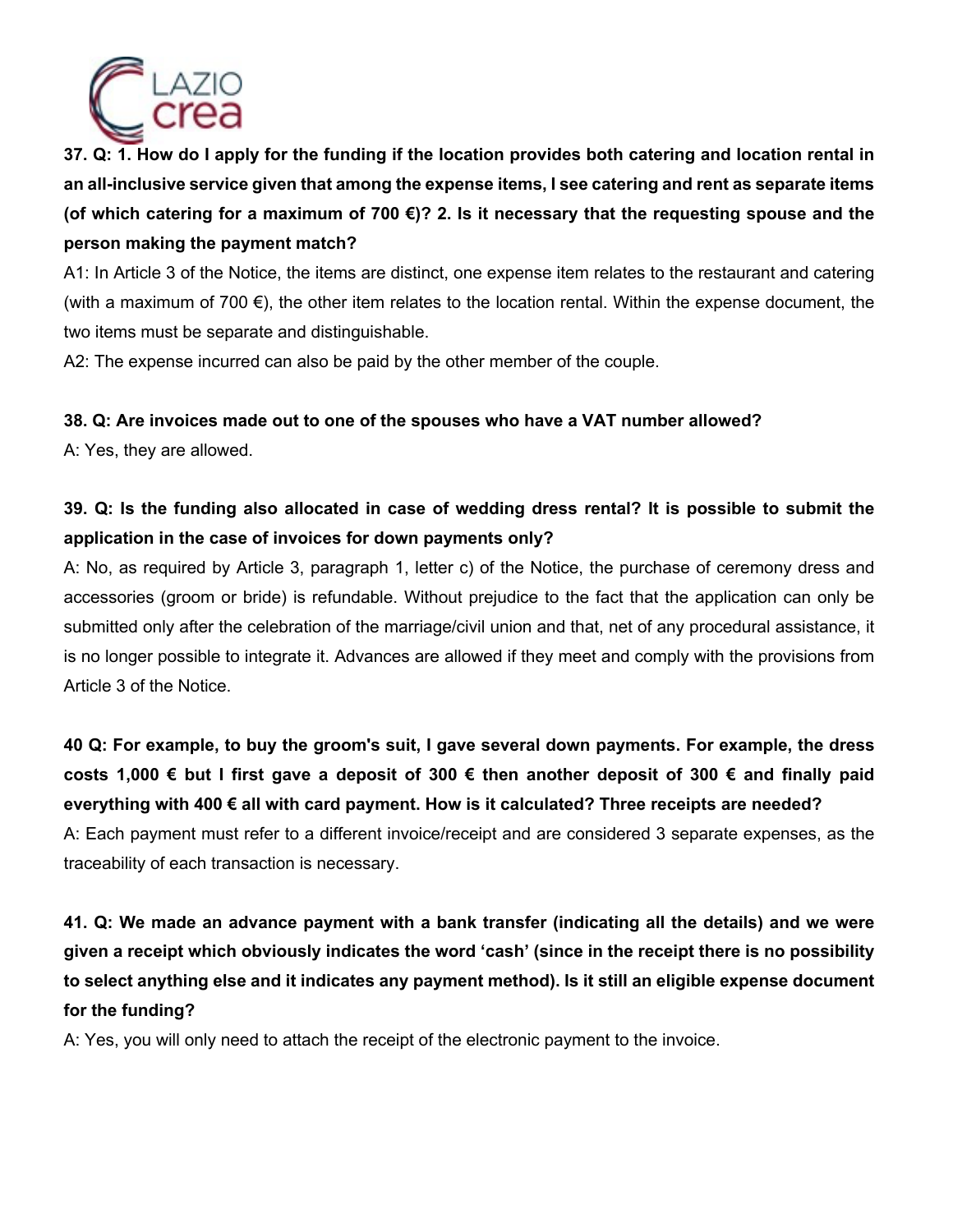

**42. Q: Is a receipt showing the retailer's data, the object of the expense and the payment method accepted as an accounting document? Is it valid even if the wedding date is not specified?** A: Yes, it is acceptable, without prejudice to the existence of anything else provided for in the Notice as required by Article 3, paragraph 5, letter a) of the Notice. The accounting documents must show that the expense has incurred between 14 December 2021 and 31 January 2023; it is not necessary to indicate the date of the marriage. Each expense must be compatible with the activities for which the funding is granted, and each purchase must be certified by a payment document (bank transfer, POS receipt) with an identical amount corresponding to that of the accounting document (invoice, receipt). In case of discrepancy between the amount of the expense document and that of the payment document, the lower amount is accepted.

**43. Q: Is there a maximum limit concerning the expense for each item that is listed in Art. 3 of the Notice? At the moment I only see expense limitations for the honeymoon and the catering service?** A: As indicated in Article 3 of the Notice, there are no other expenditure limitations than those for catering and restaurant services (up to 700  $\epsilon$ ) and the honeymoon (up to 700  $\epsilon$ ), but the maximum refund is 2.000  $\epsilon$ , or any lower amount reported.

#### **44. Q: Are cash payments allowed?**

A: No, as required by Article 3, paragraph 5, letter c) of the Notice, every purchase must have been made with traceable systems (bank transfer or electronic payment).

**45. Q: I paid by check. Can I submit it as an accounting document together with the account statement showing that the check has been cashed by the merchant?** A: Yes.

**46. Q: Are the costs of SIAE rights (Italian Authors' and Publishers' Association for copyrights) eligible if paid by bank transfer or electronic payment? If so, should they be added in the field "Other"?**

A: No, the initiative is aimed at reviving the wedding industry.

**47. Q: Are there non listed services, related to the type of allowed expenditures, eligible as expenditure? For example, the bar catering company within the banquet expense, the rental of the lights of the location within the location expense, video footage together with or instead of photos within the photoshoot expense, the purchase of sugared almonds only within the wedding favors expense, the location set-up service, etc…?**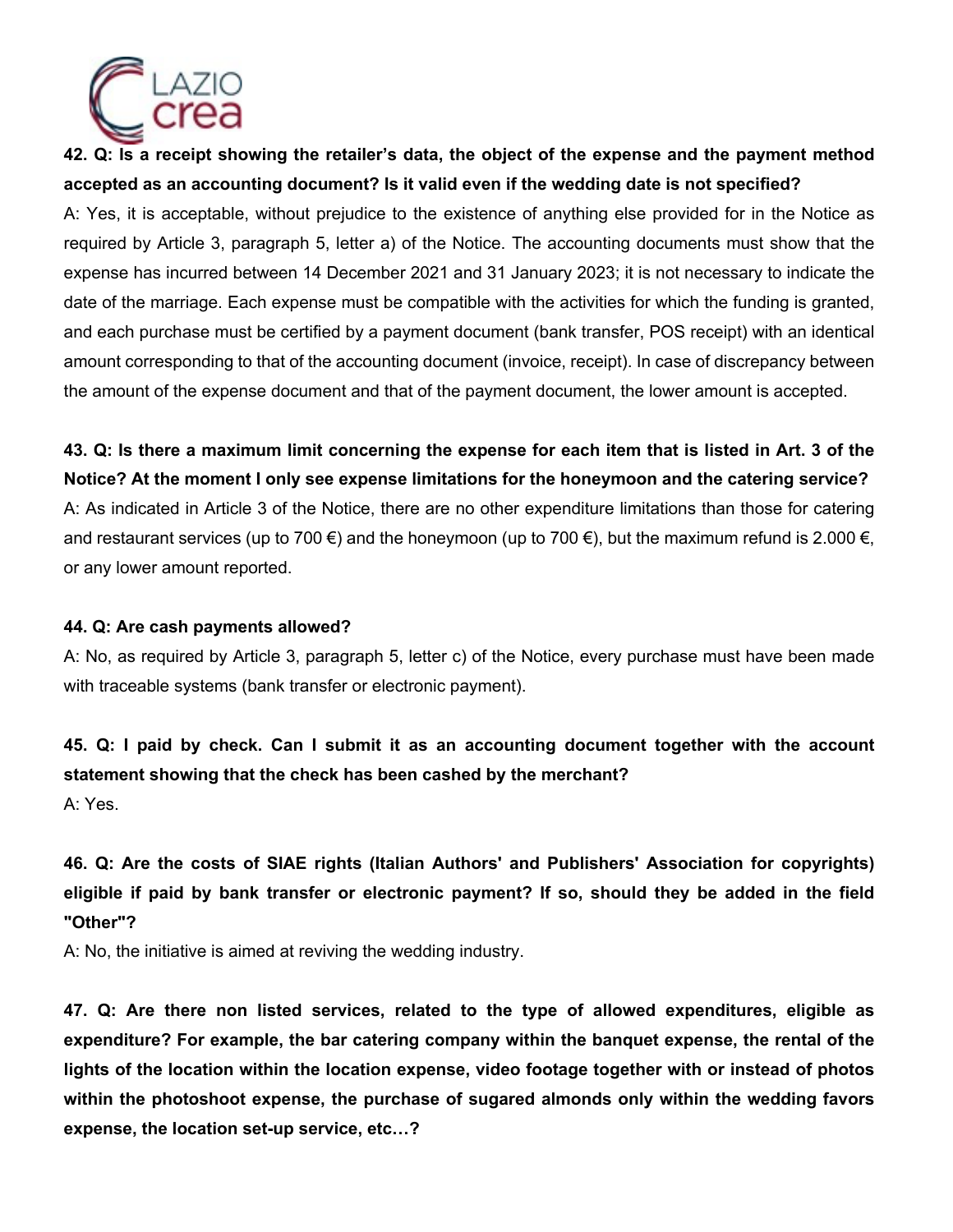

A: Yes. We specify that bar catering is included in the expense e. Catering and restaurant services (up to 700 €). Any expenses not included in the list must be reported in the field OTHER and described in detail in order to ascertain the link to the marriage/civil union.

### **48. Q: Are the expenses paid to the Vicariate for religious marriage eligible?**

A: No, the initiative is aimed at reviving the wedding industry.

# **49. Q: Invoices or receipts with related payments must all have the wedding date or may have dates prior to and immediately following the event? Can the payment take place even a few days after the invoice issue date?**

A: They can also have the date referring to days immediately following the event. The expenses for which reimbursement is requested must have already been incurred at the time of the application.

# **50. Q: Can the funding include the celebration of recurrences of 20 years, 25 years, 50 years, and 75 years of marriage?**

A: No.

## **51. Q: Is the funding calculated on the basis of spending percentages based on the expenses presented?**

A: No, the funding is not re-proportioned.

### **52. Q: Is the confirmation deposit an eligible expense?**

A: Yes, provided that on the date of submission of the application the marriage/civil union must have already been celebrated.

### **53. Q: To whom should the invoices be made out?**

A: They must be in the name of one of the two members of the couple.

### **54. Q: Even if the invoice is made out to one of the spouses, can third parties make the payment?**

A: No, it must be proved that the expenses were made by one of the two members of the couple.

**55. Q: What if "jewels" is generically indicated on the receipt or there is no payment reference, instead of "wedding rings"? Or what if the receipt of the clothing store indicates "dress" or no payment reference, with no indication that it is a wedding or ceremony dress (for example, I buy a**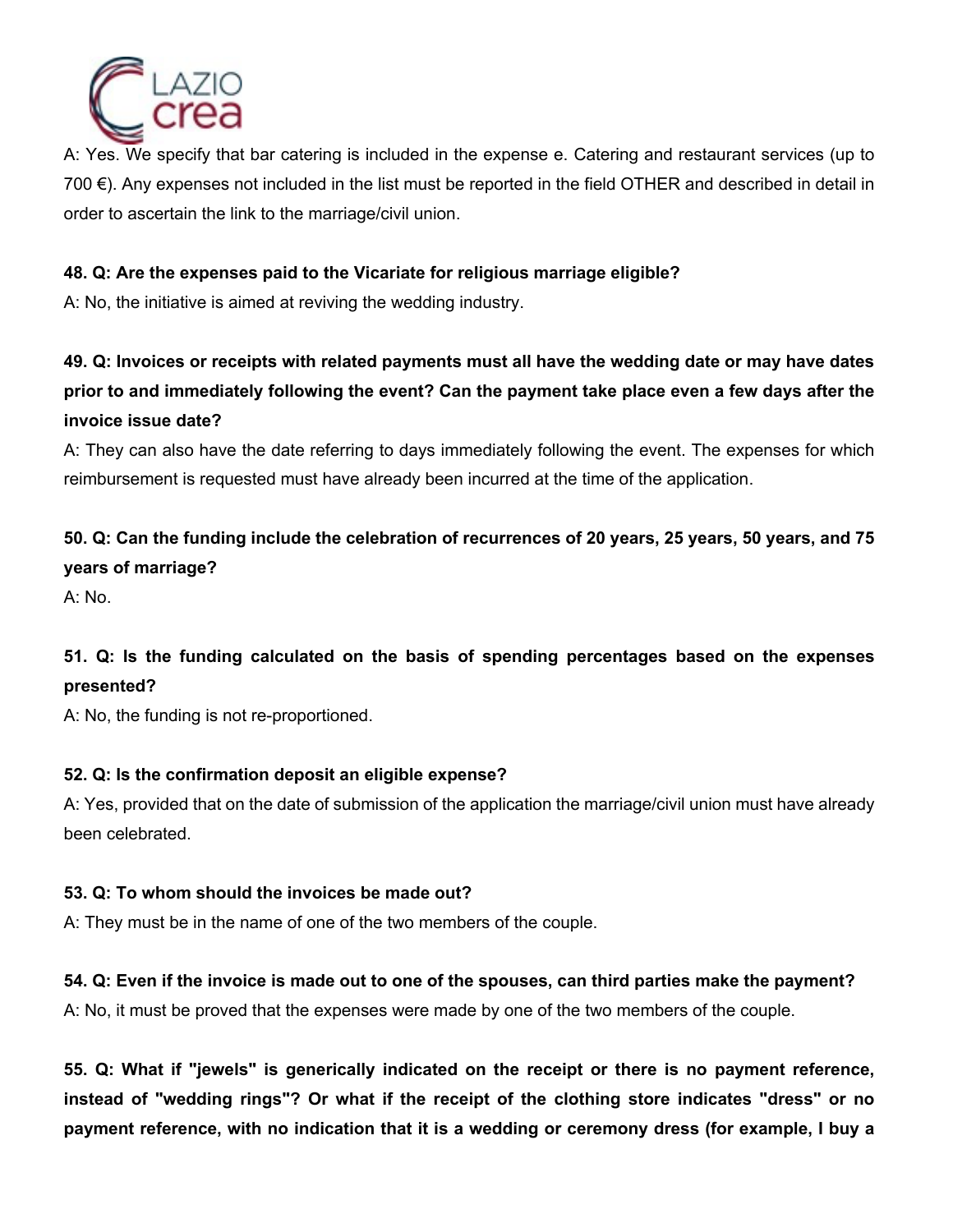

### **common dress because I have no interest in buying a ceremony or wedding dress)? Is this purchase eligible?**

A: Each expense must be related to the wedding and carried out by operators in the wedding industry.

### **56. Q: Does the funding include the expense with VAT or without it?**

A: VAT is included in the total amount allocated.

**57. Q: Regarding invoices, do I have to submit a maximum of 5 invoices even if they are all from the same company or do I have to submit a maximum of 5 invoices from 5 different companies?** A: The invoices can refer both to the same operator or to different economic operators.

**58. Q: We will get married in June and the place selected for the reception is a non-profit organization that will provide the garden, and if it rains an indoor space. In addition, they provide the catering service: they will make us a single price.**

**Is it to be considered as "renting rooms and locations for ceremonies and banquets" or something else? I understand that there is no cost limitation for this, right?**

A: See answer 37. The expense document must be fiscally valid and accompanied by its proof of payment.

## **59. Q: In the case of a wedding-related service offered by a professional (professional with VAT number) is this one an eligible expense?**

A: Yes, as long as the place of exercise for which the VAT number was been assigned is in Lazio.

**60. Q: Are the expenses incurred for services provided by companies that have their registered office outside Lazio, but have provided the service in Lazio, eligible?** A: See answer 59.

**61. Q: If I have a single invoice containing various expense items, eligible according your indication, can I upload the same file for all the items? Or do I have to upload a single invoice for each item?** A: Yes.

**62. Q: I have to get the reimbursement for the clothes expense, I paid the company through one of their machines that does not issue receipts but sends the payments via text message (with the wording 'months'). As you stated, the payments must comply with the receipt, but they did not give me a receipt, only an SMS. So, what is the procedure?**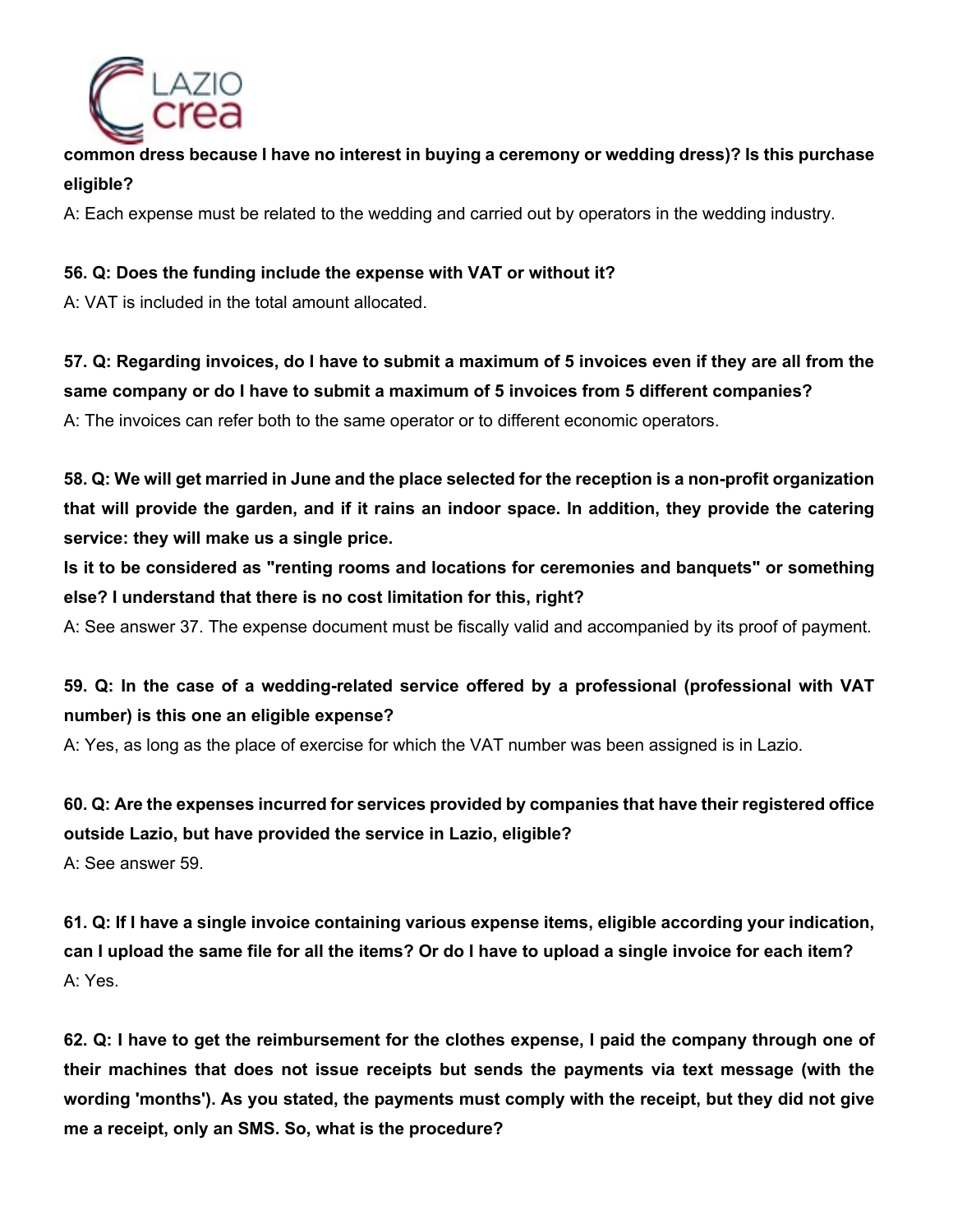

A: A: Just attach the current account statement which shows the business name of the merchant and the amount paid in relation to the expense referring to the marriage/civil union.

#### *Revenue stamp*

**63. Q: I would like to know the required amount of the revenue stamp. Also, can I use a revenue stamp already used to submit the documents to the municipality? In addition, which code should I enter on the platform?** 

A: As provided for in Article 4, paragraph 7 of the Notice, it is necessary to provide a 16.00  $\epsilon$  revenue stamp duly cancelled for the application.

The revenue stamp must not have already been used for other purposes on other documents. The 14-digit code of the revenue stamp required on the platform is the code placed above the bar code.

It is recommended to keep the revenue stamp to show it in case of further checks by the Authority.

## **64. Q: What does it mean "to duly cancel" the revenue stamp? How can I cancel it if I purchase a digital and non-paper revenue stamp?**

A: To cancel the revenue stamp, just paste it on the application or, in the case of a digitally signed application, on a sheet and cross it with an indelible pen. In the case of a digital revenue stamp, it is sufficient not to use it for other purposes.

## **65. Q: Do I have to purchase two revenue stamps if the spouses have a residence in two different municipalities?**

A: No, just purchase one revenue stamp.

### *Adjustments*

### **66. I have already submitted the application, but I entered a wrong data. How can I fix the error?**

A: As provided for in the Notice, after sending the application and getting the protocol number, it is not possible to edit the application. Therefore, please pay the utmost attention when filling in the application.

As provided for in Article 5, paragraph 3 of the Notice, we remind you that **applications are not eligible if:**

a. Application file is missing;

- b. Identification Document file is missing;
- c. Application is submitted after the due deadline or by other means than those specified in Article 4;

d. Application is submitted by parties that do not have the requirements and conditions set forth in Articles 3 and 4;

e. Documents refer to expenses or to accounting documents that do not have the requirements set forth in